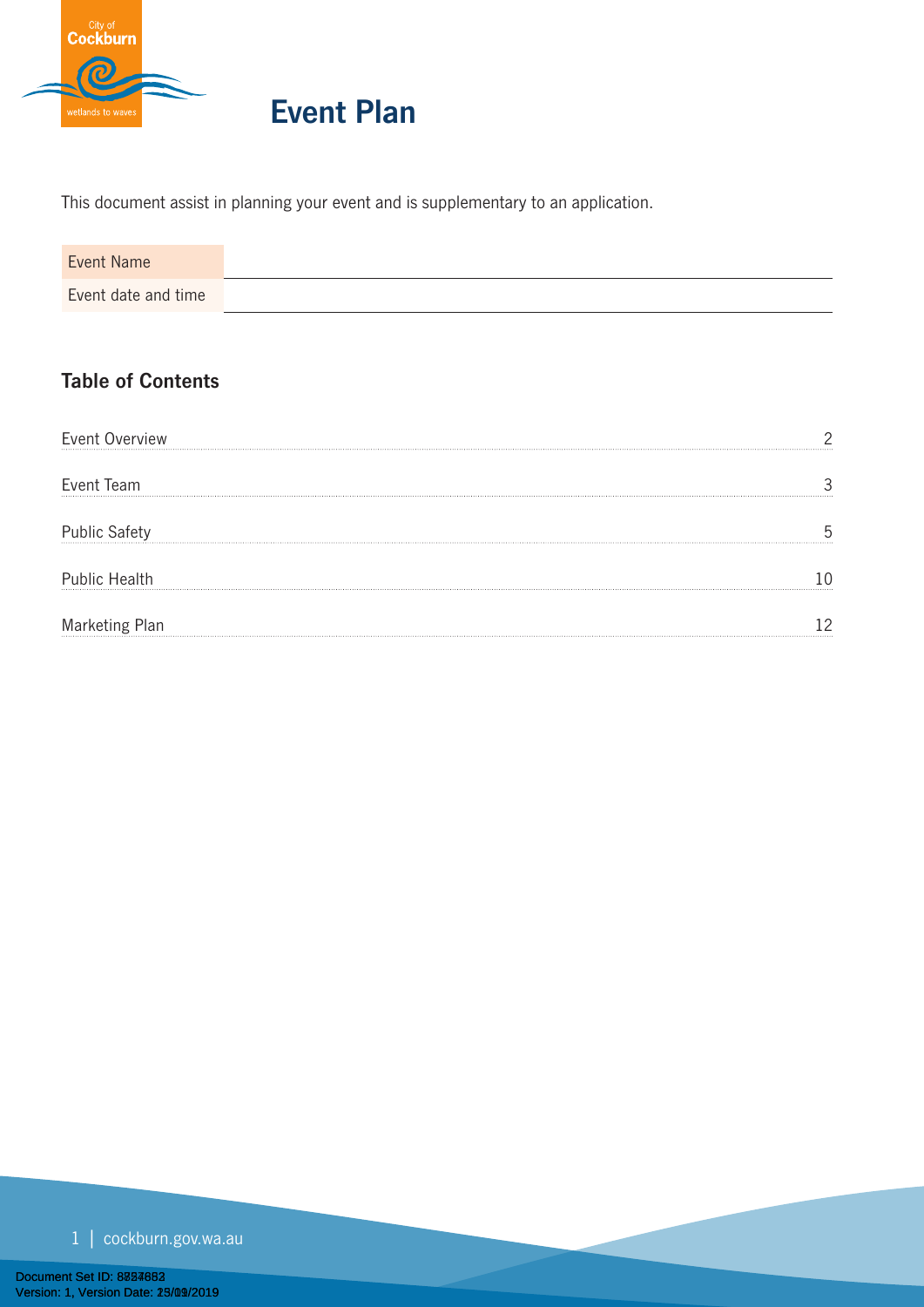

**Event Overview**

### **Name**

Event Name

### **Date and Time**

| <b>Event Date and Time</b> |  | <b>Set Up and Pack Down</b> |  |
|----------------------------|--|-----------------------------|--|
| Date                       |  | Date                        |  |
| Time                       |  | Time                        |  |

# **Location**

#### **Where is the event held?**

| Name                           |  |
|--------------------------------|--|
| Room (if required)             |  |
| Capacity                       |  |
| <b>Toilets</b>                 |  |
| <b>Booking Confirmation ID</b> |  |
| Other                          |  |

# **Attendance**

#### **Who will attend**

| Number of people       |  |
|------------------------|--|
| <b>Target Audience</b> |  |

# **Scope**

Event Idea

# **Objective**

Reason for the event

# **Stakeholders**

**Who is involved in the event?**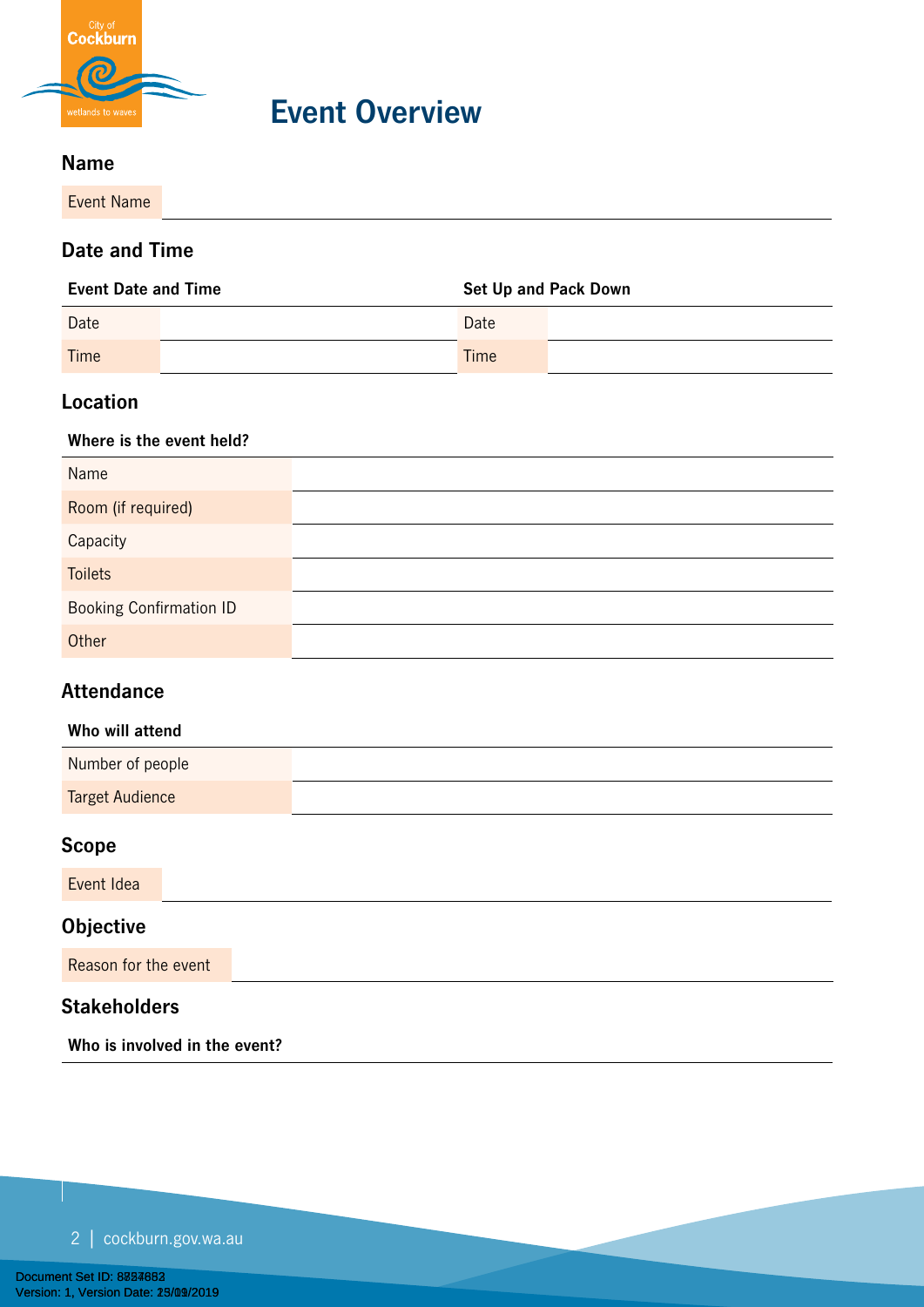

# **Event Team**

| Role                         | <b>Name</b> | <b>Phone number</b> |
|------------------------------|-------------|---------------------|
| Event Manager                |             |                     |
| Logistics Officer            |             |                     |
| <b>VIP Officer</b>           |             |                     |
| <b>Incident Officer</b>      |             |                     |
| Lost Persons Officer         |             |                     |
| <b>Stall/Vendor Officer</b>  |             |                     |
| <b>Activities Officer</b>    |             |                     |
| <b>Entertainment Officer</b> |             |                     |
| Volunteer Officer            |             |                     |
| <b>Traffic Officer</b>       |             |                     |
| Finance Officer              |             |                     |
| <b>Cash Officer</b>          |             |                     |
|                              |             |                     |

## **Insurance**

| <b>Insurance Details</b>    | NB: ATTACH Insurance Certificate to this document. |
|-----------------------------|----------------------------------------------------|
| Name of Insurance Broker    |                                                    |
| Cert. of Currency Reference |                                                    |
| <b>Insurance Class</b>      |                                                    |
| <b>Policy Number</b>        |                                                    |
| <b>Expiry Date</b>          |                                                    |
| <b>Phone Number</b>         |                                                    |
| <b>Liability Amount</b>     |                                                    |
| Name of Insurer             |                                                    |
| Name of Insurance Broker    |                                                    |
| Cert. of Currency Reference |                                                    |
| <b>Insurance Class</b>      |                                                    |
| <b>Policy Number</b>        |                                                    |
| <b>Expiry Date</b>          |                                                    |
| <b>Phone Number</b>         |                                                    |
| Name of Insurer             |                                                    |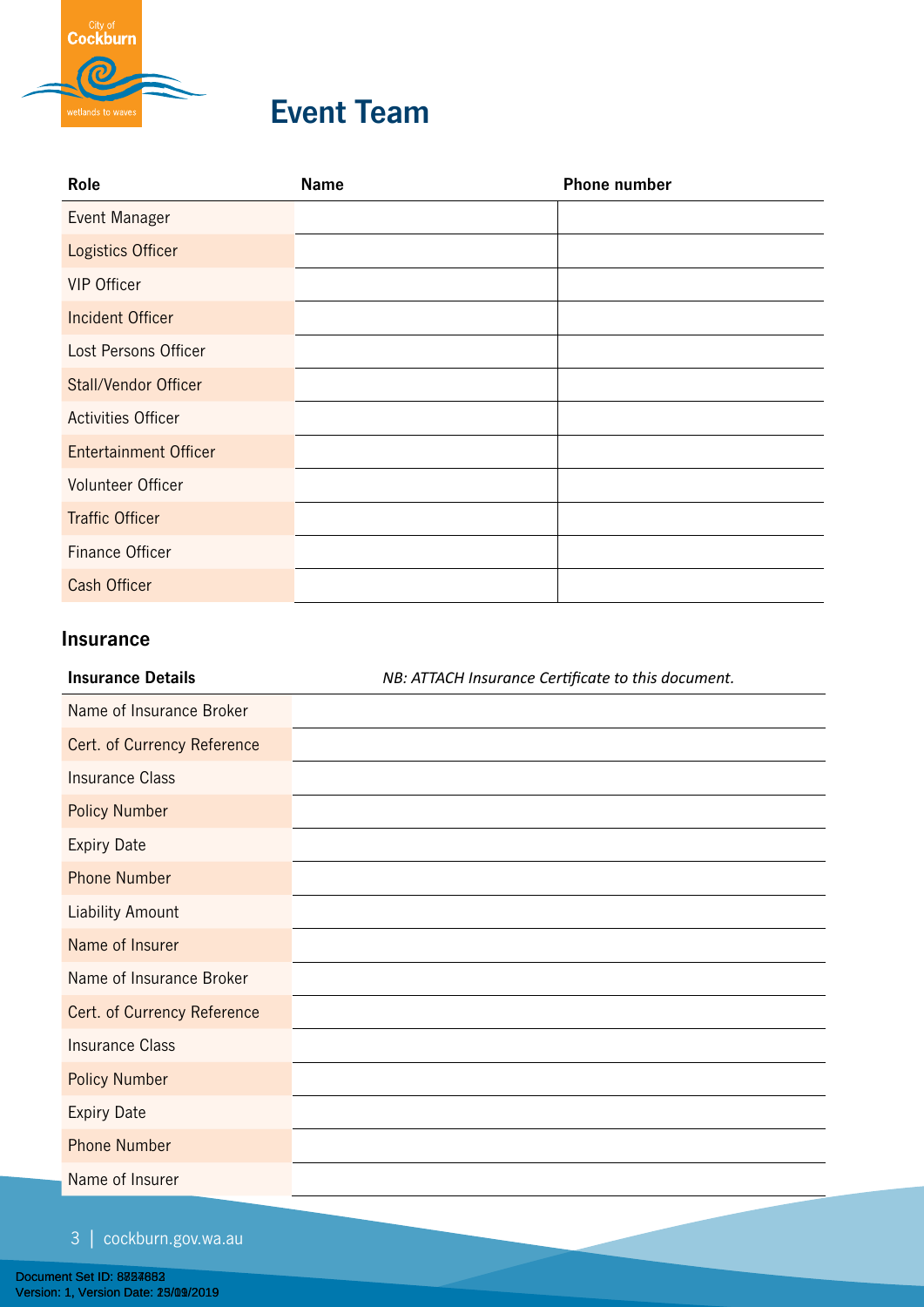

# **Activities**

| <b>Activity</b> | Organisation | <b>Details</b> | <b>Confirmed</b> |
|-----------------|--------------|----------------|------------------|
|                 |              |                |                  |
|                 |              |                |                  |
|                 |              |                |                  |
|                 |              |                |                  |
|                 |              |                |                  |
|                 |              |                |                  |

# **Food Trucks – To Be Confirmed**

| <b>Business</b> | Contact | <b>Confirmed</b> | Docs Rec'd | <b>Funds Rec'd</b> |
|-----------------|---------|------------------|------------|--------------------|
|                 |         |                  |            |                    |
|                 |         |                  |            |                    |
|                 |         |                  |            |                    |
|                 |         |                  |            |                    |
|                 |         |                  |            |                    |
|                 |         |                  |            |                    |

# **Entertainment**

| Organisation | <b>Contact</b> | <b>Details</b> | <b>Confirmed</b> |
|--------------|----------------|----------------|------------------|
|              |                |                |                  |
|              |                |                |                  |

# **Special Guests List**

| Organisation | Contact | <b>Contact Details</b> | <b>Confirmed</b> |
|--------------|---------|------------------------|------------------|
|              |         |                        |                  |
|              |         |                        |                  |
|              |         |                        |                  |
|              |         |                        |                  |
|              |         |                        |                  |

# **Information Stall invitations**

| Organisation | Contact | <b>Confirmed</b> | <b>Contact Details</b> |
|--------------|---------|------------------|------------------------|
|              |         |                  |                        |
|              |         |                  |                        |
|              |         |                  |                        |
|              |         |                  |                        |
|              |         |                  |                        |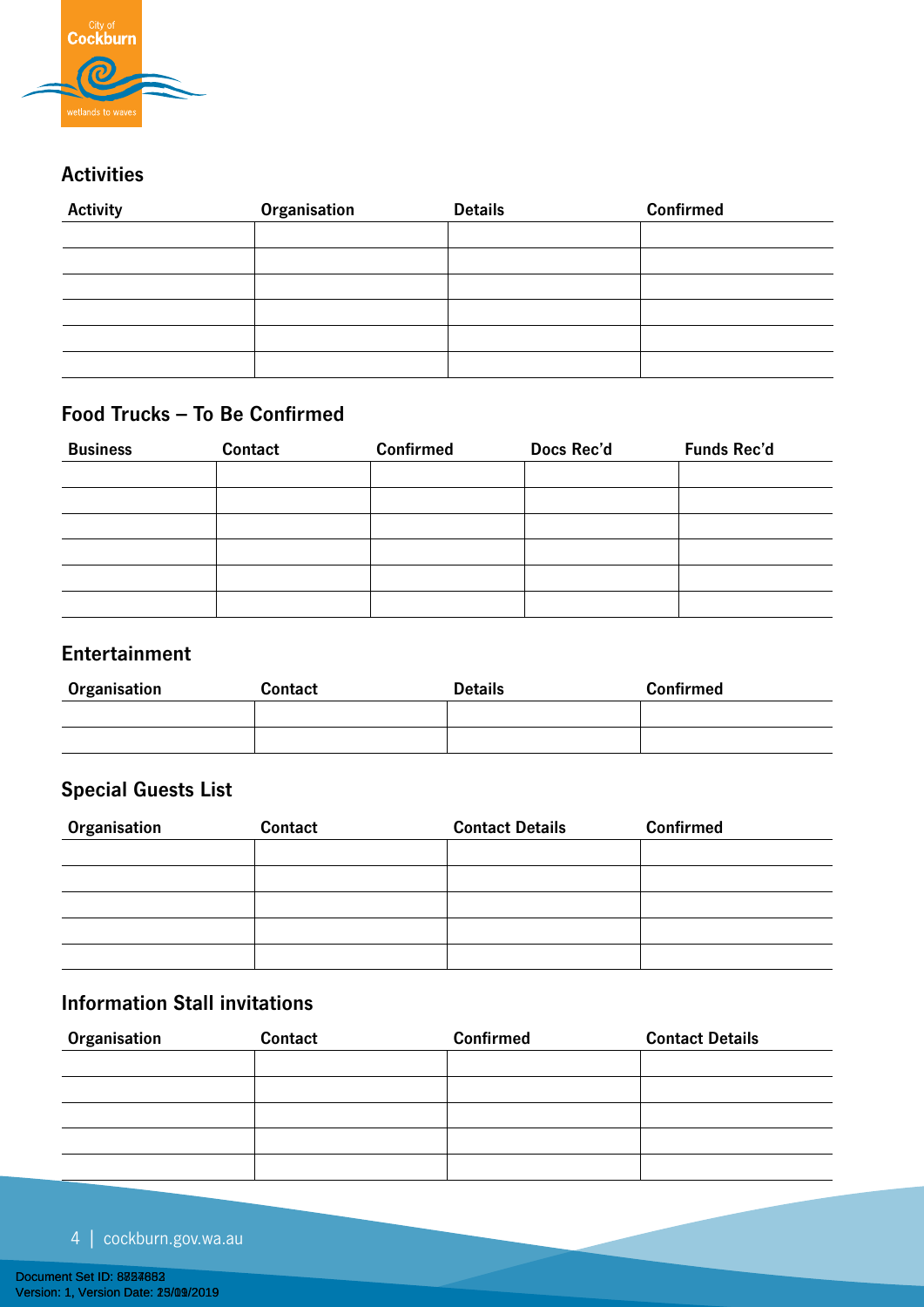

# **Public Safety**

# **Incident Control**

| <b>Incident Control</b>           | Arrangements/location |
|-----------------------------------|-----------------------|
| Event Headquarters (HQ)           |                       |
| <b>First Aid Post</b>             |                       |
| Emergency exit                    |                       |
| <b>Evacuations Assembly Point</b> |                       |
| <b>Communication Devices</b>      |                       |
| <b>Incident Report Form</b>       |                       |
|                                   |                       |

Mark Event HQ and Incident Control on SITE PLAN.

# **Incident Personal**

| Role                             | Name/location                                                      | <b>Contact number</b> |
|----------------------------------|--------------------------------------------------------------------|-----------------------|
| First Aid Officer #1             |                                                                    |                       |
| Event Manager                    |                                                                    |                       |
| <b>Incident Officer</b>          |                                                                    |                       |
| Lost Person's Officer            |                                                                    |                       |
| <b>Fire Extinguisher Trained</b> |                                                                    |                       |
| Emergency                        | <b>FIRE AMBULANCE POLICE</b>                                       | 000                   |
| Cockburn Police                  | <b>Cockburn Police Station</b><br>34 Linkage Ave, Cockburn Central | 131 444, 6174 9666    |
| <b>Murdoch Fire and Rescue</b>   | 126 Murdoch Drive, Murdoch WA 6154                                 | 08 9313 8177          |
| Fremantle Fire and Rescue        | 20 Phillimore St, Fremantle WA 6164                                | 08 9335 6262          |
| <b>Nearest Hospital</b>          | Fiona Stanley<br>11 Robin Warren Drive Murdoch                     | 08 6152 2222          |
| CoSafe                           | Direct line                                                        | 1300267233            |
| <b>City of Cockburn</b>          | Office                                                             | 08 9411 3444          |
| Poison Information Line          |                                                                    | 13 11 26              |
| <b>SES Emergency Assistance</b>  |                                                                    | 13 25 00              |
| <b>Emergency Information</b>     | Information only                                                   | 13 33 37              |

NB: Notify Police and Fire and Rescue of event 3 weeks before, ATTACH a copy to the Planner. Mark Emergency Service Entry on SITE PLAN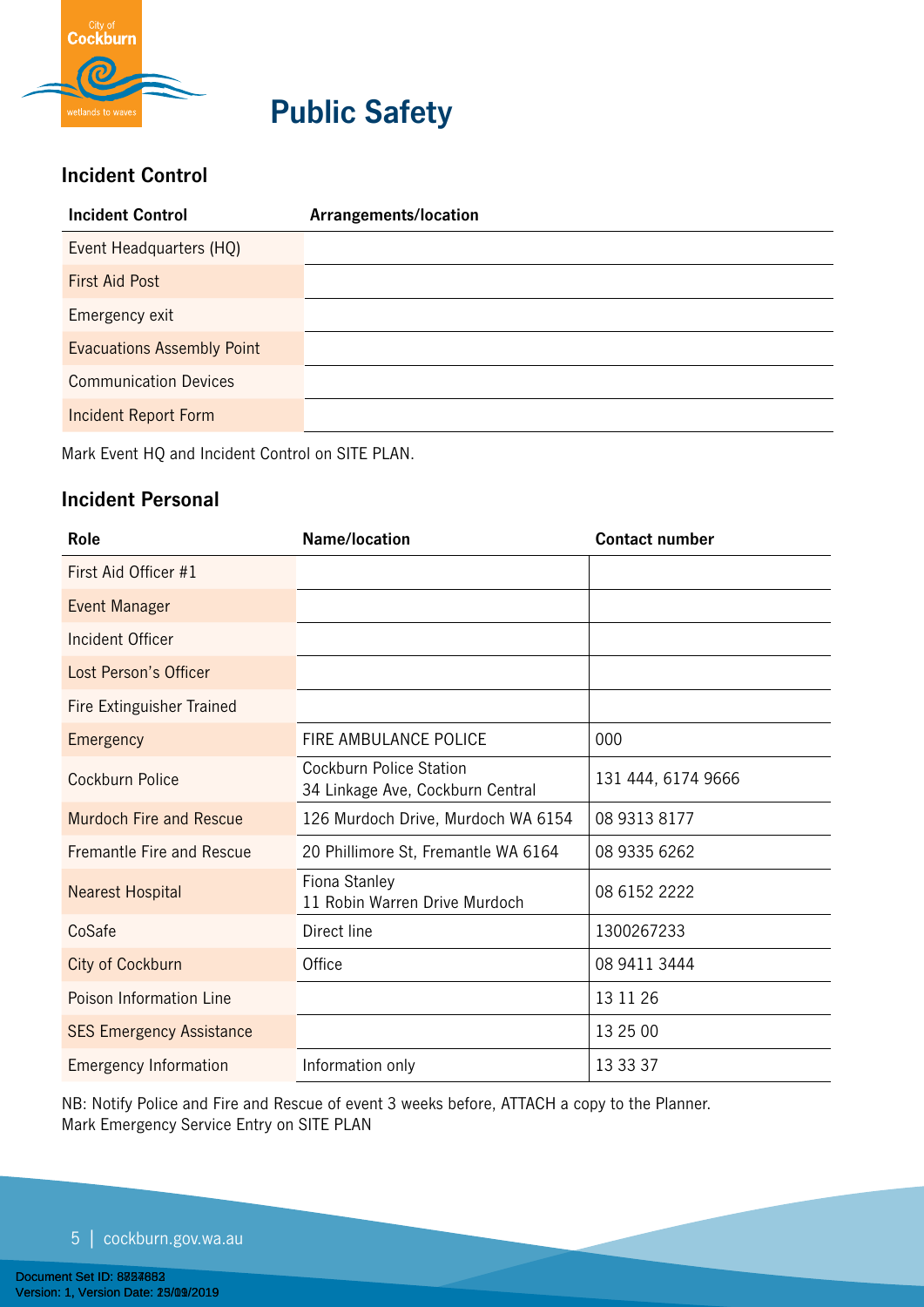

# **Fire Equipment**

| <b>Fire Equipment on site?</b>      | Locations/notes |
|-------------------------------------|-----------------|
| Equipment – Hand held extinguishers |                 |
| Equipment - Fire Blanket            |                 |
| Equipment - Fire hose               |                 |
| Equipment $-$ Other                 |                 |
| <b>Fire Danger Rating</b>           |                 |

# **Disability Accessibility**

| Requirement:                | <b>Note</b>                  |
|-----------------------------|------------------------------|
| Parking                     |                              |
| Access                      |                              |
| <b>Toilets</b>              |                              |
| Path ways                   |                              |
| Door ways                   |                              |
| <b>Isles</b>                |                              |
| <b>Complaint Procedures</b> | Name and Mobile No. or Email |

# **Traffic, Parking and Pedestrians**

| Requirement:                    | Location |
|---------------------------------|----------|
| <b>Emergency Service Access</b> |          |
| <b>Key Stake Holders</b>        |          |
| <b>Disabled Patrons</b>         |          |
| <b>General Parking</b>          |          |
| <b>Public Transport</b>         |          |
| Other $-$ i.e. Road closures    |          |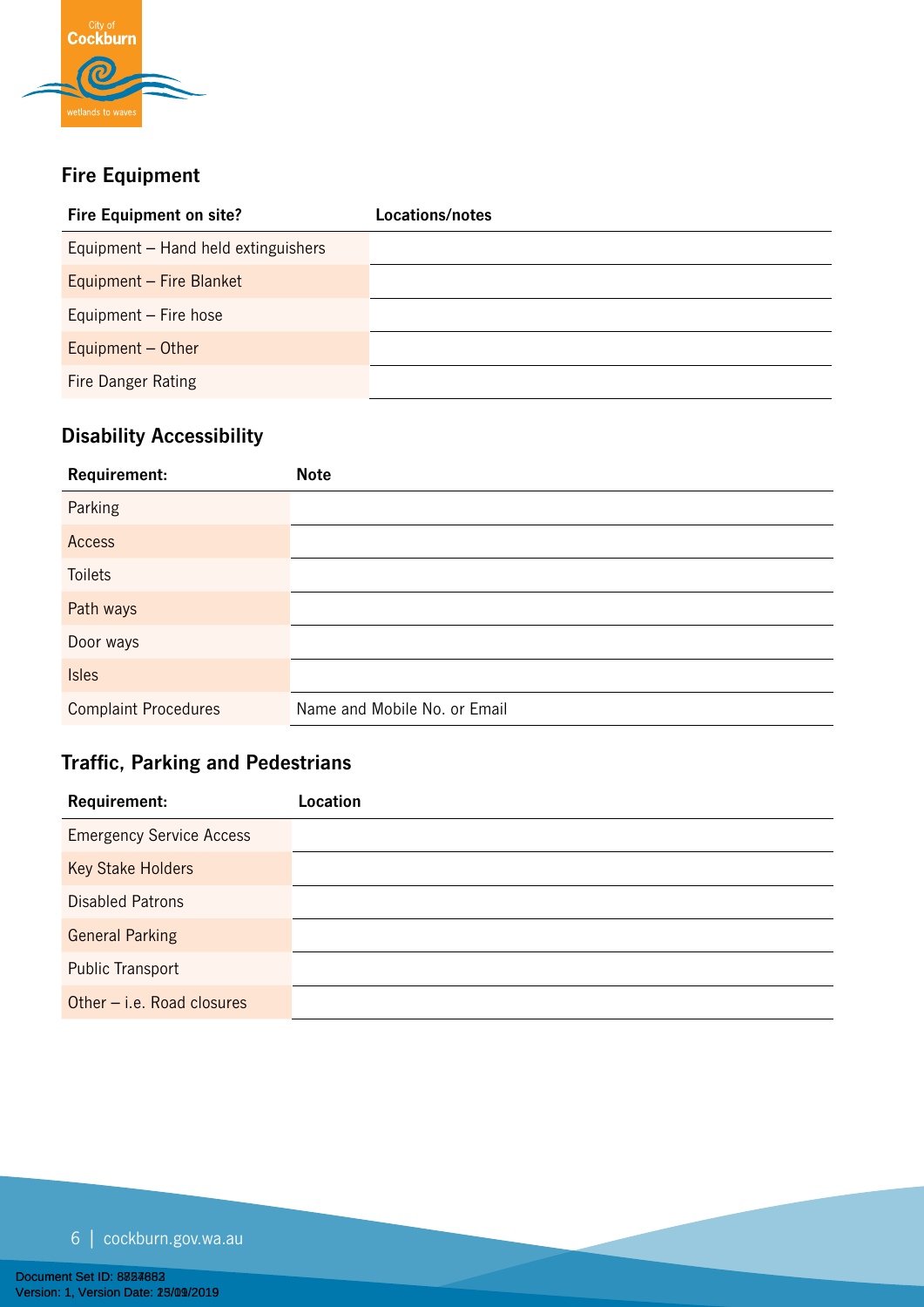

# **Neighbour Notifications**

**Do you need to notify the adjoining properties/neighbours? (Outline details)**

EVENT NOTICE TO ALL NEARBY RESIDENTS

# **Signage**

# **Security**

## **Is SECURITY required? If YES:**

| Company                     |  |
|-----------------------------|--|
| <b>Contact Details</b>      |  |
| Licence Details             |  |
| Number of Security at event |  |
| Contact on the day          |  |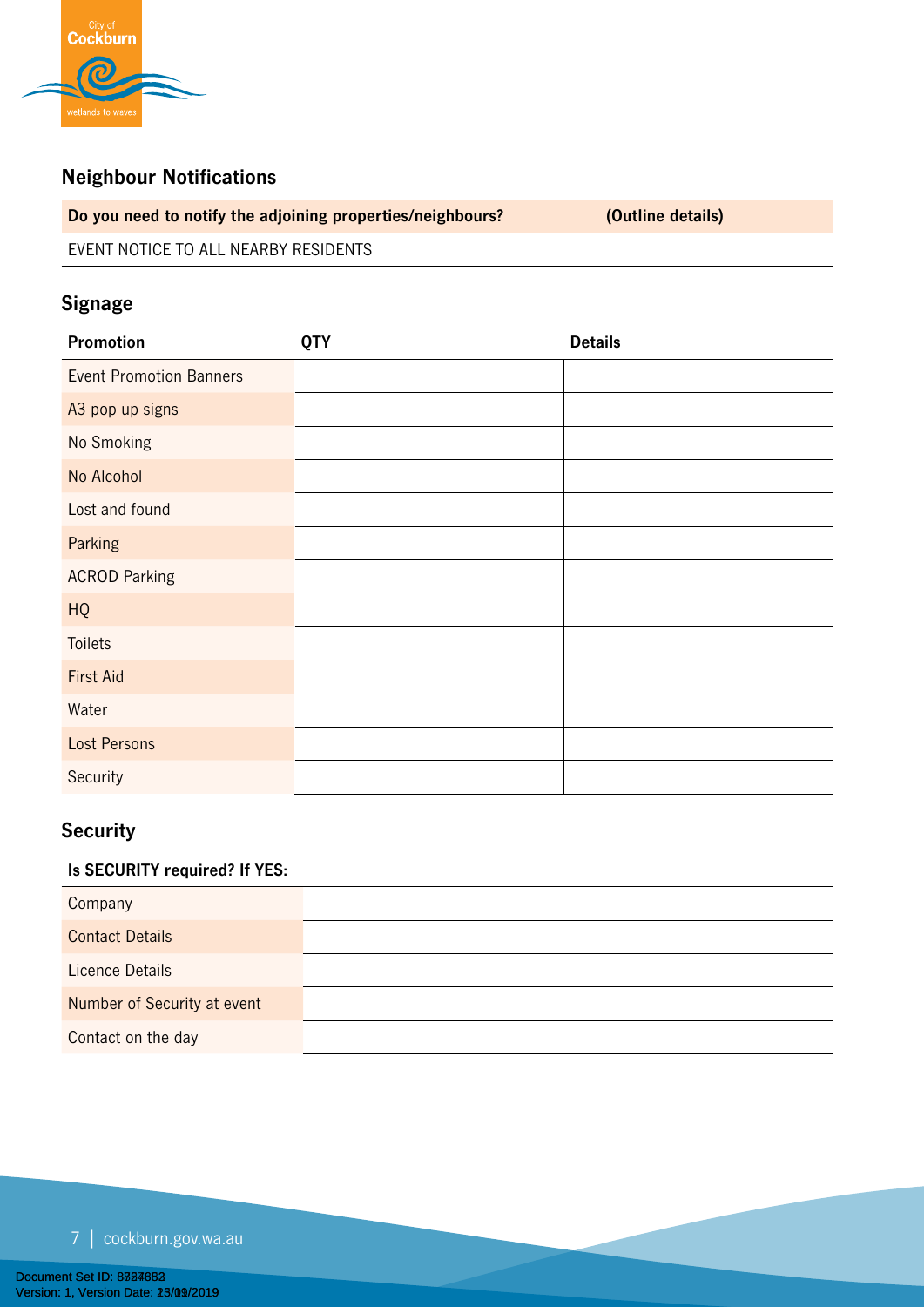

# **Noise**

#### **Will the event make NOISE? If YES:**

| <b>Expected Level</b>  |  |
|------------------------|--|
| Name                   |  |
| <b>Contact Details</b> |  |
| Contact on the day     |  |

# **Fencing**

#### **Is FENCING required? Give details**

| <b>Supplier Details:</b> |  |
|--------------------------|--|
| Company                  |  |
| Name                     |  |
| <b>Contact Details</b>   |  |
| <b>Fencing Required</b>  |  |
| Contact on the day       |  |

Mark Fencing on SITE PLAN

# **Lighting & Power**

#### **Is Additional LIGHTING and POWER required? Give details**

| <b>Supplier Details:</b> |
|--------------------------|
| Company                  |
| Name                     |
| <b>Contact Details</b>   |
| Description              |
| Company                  |
| Name                     |
| <b>Contact Details</b>   |
| Description              |

Mark Lighting control and mains power and generators on SITE PLAN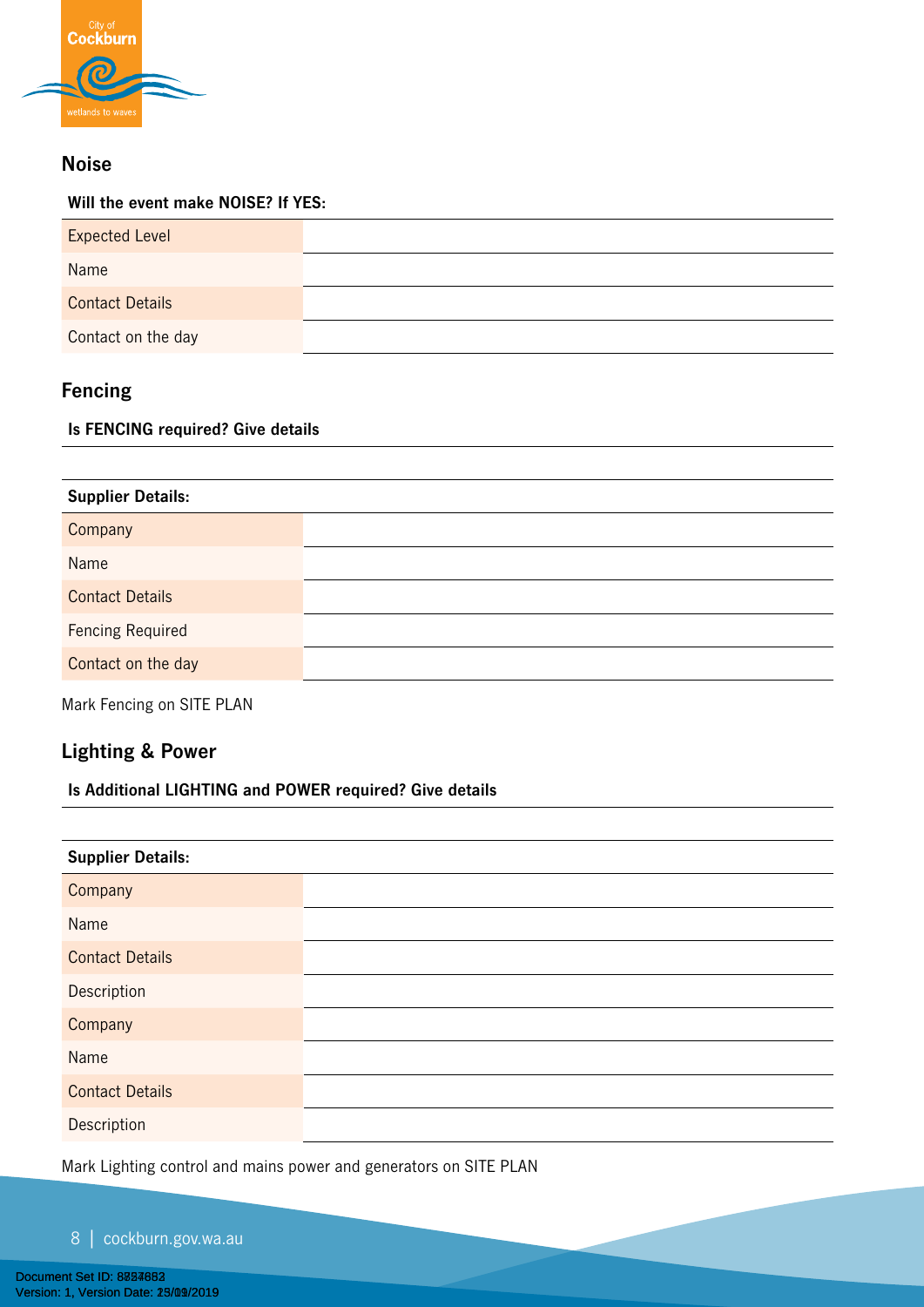

### **Structures**

#### **Will there be TEMPORARY STRUCTURES at the event?**

| Object                                                                                                 | <b>Size</b> |
|--------------------------------------------------------------------------------------------------------|-------------|
| <b>Stages &amp; Platforms</b><br>More than 12m <sup>2</sup> in area or more than<br>300mm above ground |             |
| Seating                                                                                                |             |
| <b>Marquees</b><br>More than $24 \text{ m}^2$ in area                                                  |             |
| <b>Bouncy Castle</b>                                                                                   |             |
| <b>Climbing Wall</b>                                                                                   |             |
| Temporary Cinema                                                                                       |             |
| <b>Amusement Rides</b>                                                                                 |             |

#### **Has a Building Surveyor been sought or sighted for temporary structures?**

| If YES:                  |
|--------------------------|
| Name                     |
| Number                   |
| <b>Permit Date</b>       |
| Description of structure |
| <b>Building Surveyor</b> |
| <b>Contact Details</b>   |

NB: Applications must be received one month prior to the event. Please attach a copy of your Building's Structural Certification. Mark Structures on SITE PLAN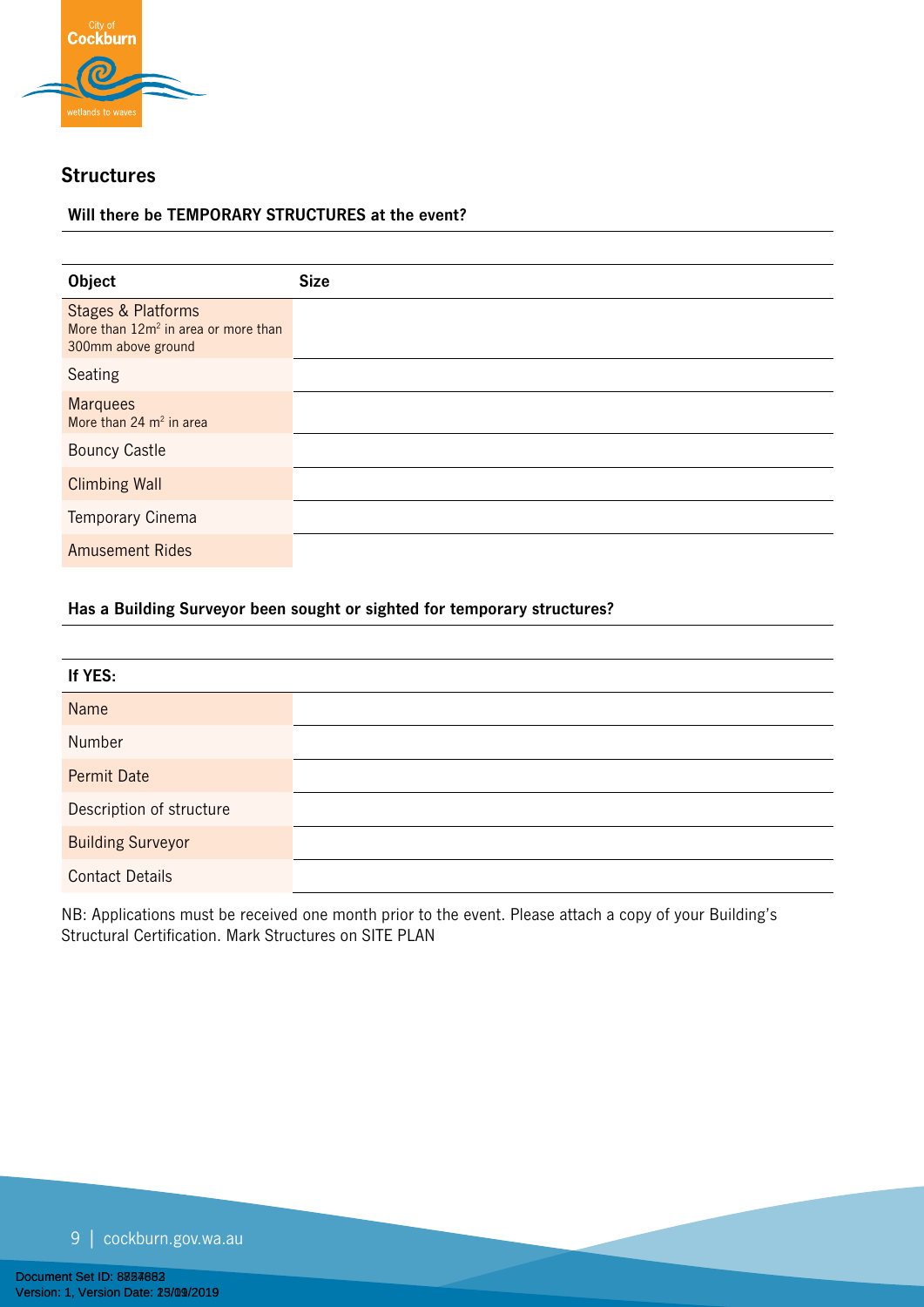

# **Public Health**

# **Food**

**Will FOOD be supplied/sold at the event? If YES:**

| <b>FOOD Vendor</b>   | <b>Contact</b> | <b>Food Type</b> | <b>Council Permit</b> |
|----------------------|----------------|------------------|-----------------------|
|                      |                |                  |                       |
|                      |                |                  |                       |
|                      |                |                  |                       |
|                      |                |                  |                       |
|                      |                |                  |                       |
|                      |                |                  |                       |
|                      |                |                  |                       |
|                      |                |                  |                       |
| Number Gas Cylinders |                |                  |                       |

NB: Council Permit and stall plan is required for all food supplied/sold. Min TWO weeks' notice. Mark Food Service on SITE PLAN

# **Alcohol**

#### **Will ALCOHOL be at the event? If YES:**

| Will alcohol be sold or BYO? |  |
|------------------------------|--|
| <b>COC Permission</b>        |  |
| Liquor Licence               |  |
| Contact at event             |  |

# **Toilets**

| <b>Number of Toilets</b> |  |
|--------------------------|--|
| Male                     |  |
| Female                   |  |
| <b>Disabled</b>          |  |
| Company (if required)    |  |
| Contact                  |  |
| Cleaner                  |  |

Make sure toilets are booked in COC building's. Mark Toilets on SITE PLAN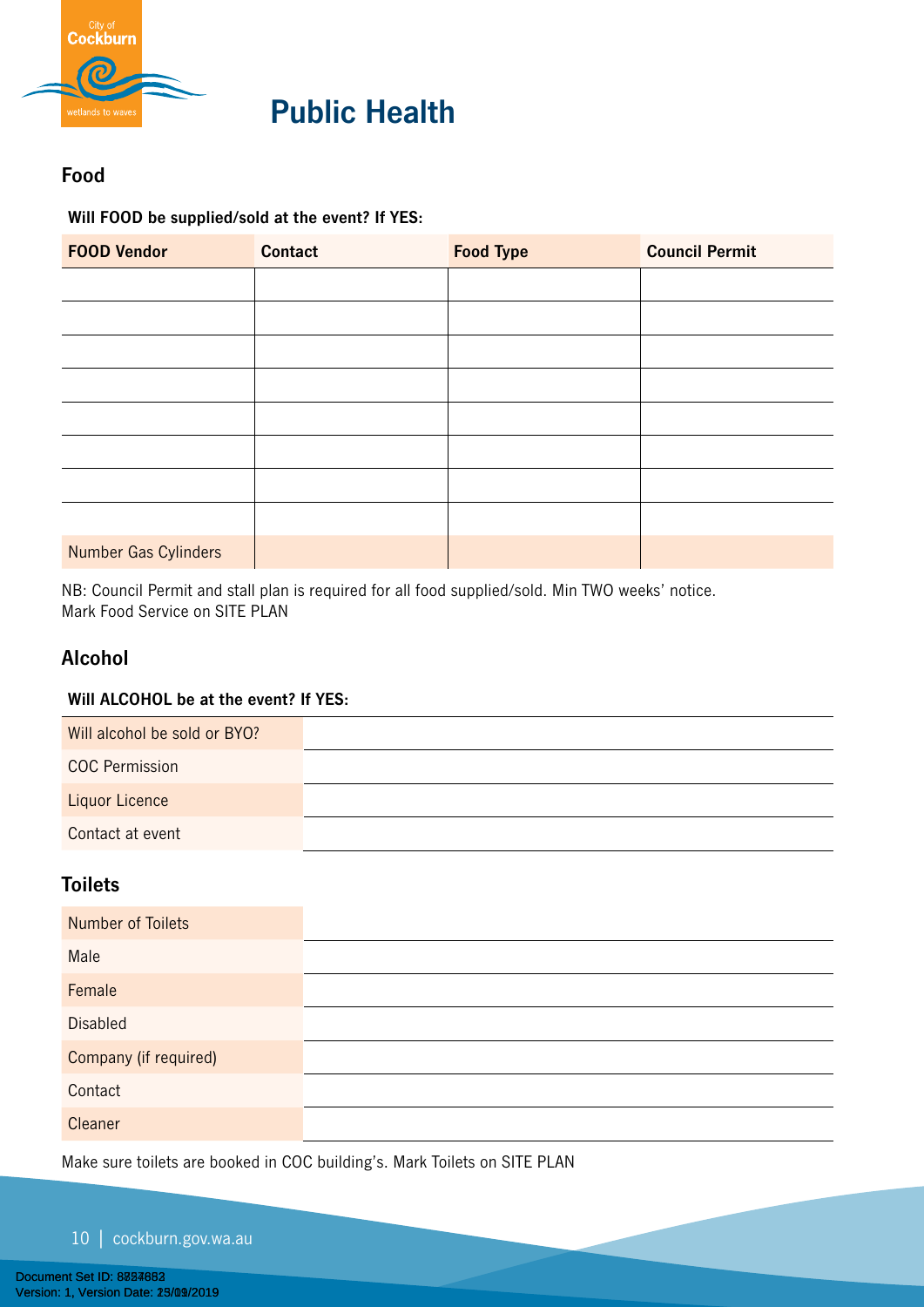

# **Water**

| <b>Drinking Water</b> |  |
|-----------------------|--|
| Location              |  |
| Source of Water       |  |

# **Shelter**

| Shelter   |  |
|-----------|--|
| Location  |  |
| Sunscreen |  |
|           |  |

Mark Shelter on SITE PLAN

# **Bins**

| Are extra BIN required? |  |
|-------------------------|--|
| Number of Bins          |  |
| <b>Bin Removal</b>      |  |

Mark Bins on SITE PLAN